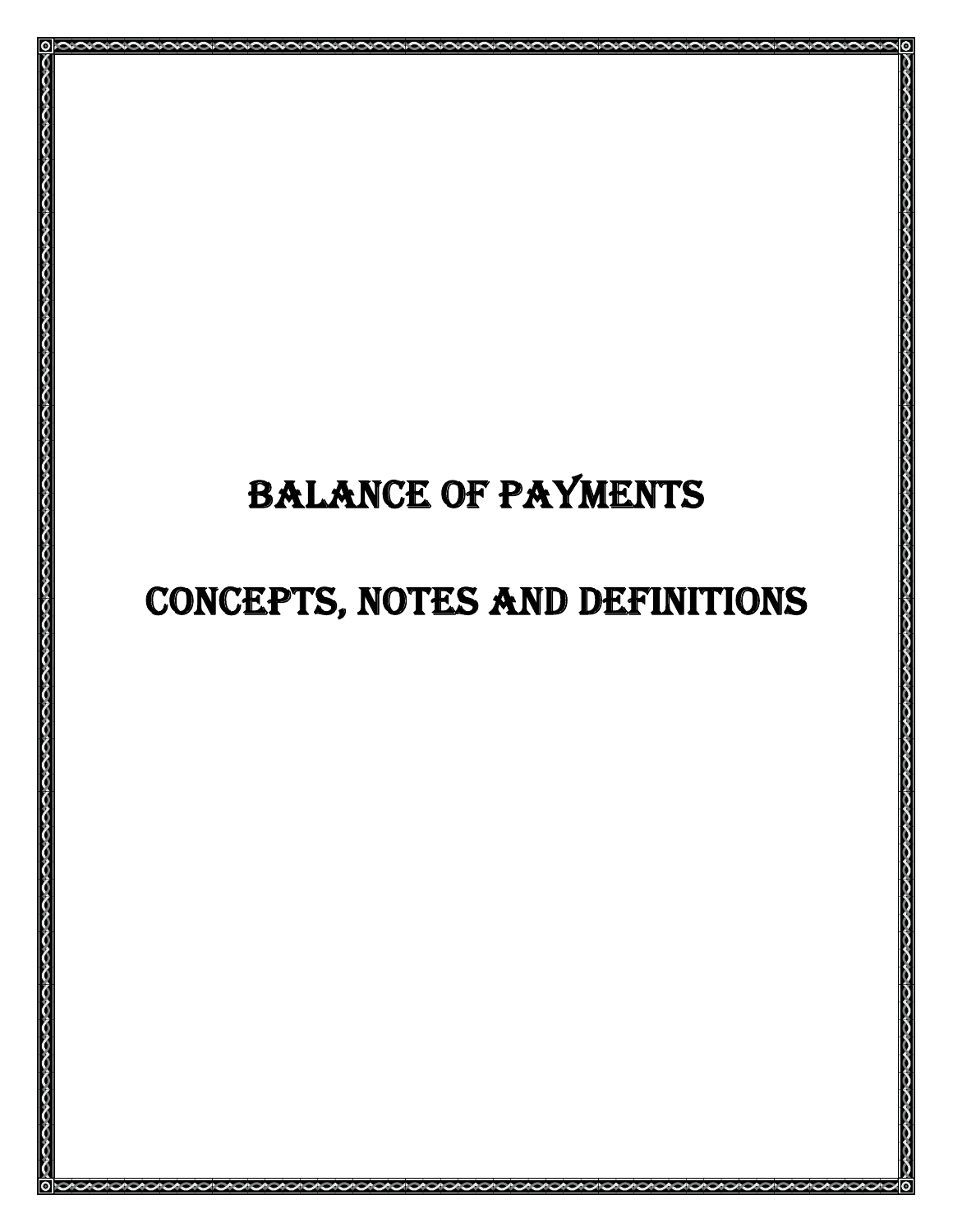#### **PART I**

# **BALANCE OF PAYMENTS CONCEPTS AND DESCRIPTION**

## **Definition**

The Balance of Payments of a country is a systematic record of all the economic transactions between residents of that country and the rest of the world. It is also a measure of changes in a country's foreign assets and foreign liabilities over a specific period of time, usually one year.

The purpose of the balance of payments is to provide information for assessing the effects of the country's international economic transactions on the domestic affairs of the economy. The balance of payments record forms part of the larger system of national accounts, particularly the national income and expenditure accounts, in which the link between domestic production and expenditure and international transactions is identified.

The balance of payments statements presented here have been compiled in accordance with the guidelines in the Fifth Edition of the IMF's Balance of Payments Manual. The accounts record three basic types of transactions –

- 1. Purchases and sales of goods and services against financial items, that is, against claims and exchange reserves;
- 2. Changes in foreign assets and liabilities that arise from other transactions, e.g. the repayment of government or commercial debt;

3. The provision or receipt of goods and services without any quid pro quo, e.g. in the form of grants or gifts.

## **Accounting Conventions**

A basic convention of a balance of payments statement is the double-entry system of accounting, whereby conceptually every balance of payments transaction involves both a debit and a credit entry. For example, credit entries are recorded for exports of goods and services, which give rise to an offsetting debit entry in the capital and financial account representing an increase in foreign assets. The two off-setting entries are not made explicitly but are implicit in the figures that result from this method of compiling the accounts. However, because inaccuracies may exist in the data and since entries may not match in their timing, statistical discrepancies arise and it becomes necessary to include an item "Errors and Omissions" which acts as a balancing item to bring the sum of total credits and debits to zero.

# **Residence**

The concept of residence is central to the determination of balance of payments transactions. Residents of a country include the government, individuals and business enterprises operating in the country, whether foreign-owned or not. Excluded are agencies and branches of foreign insurance and airline companies.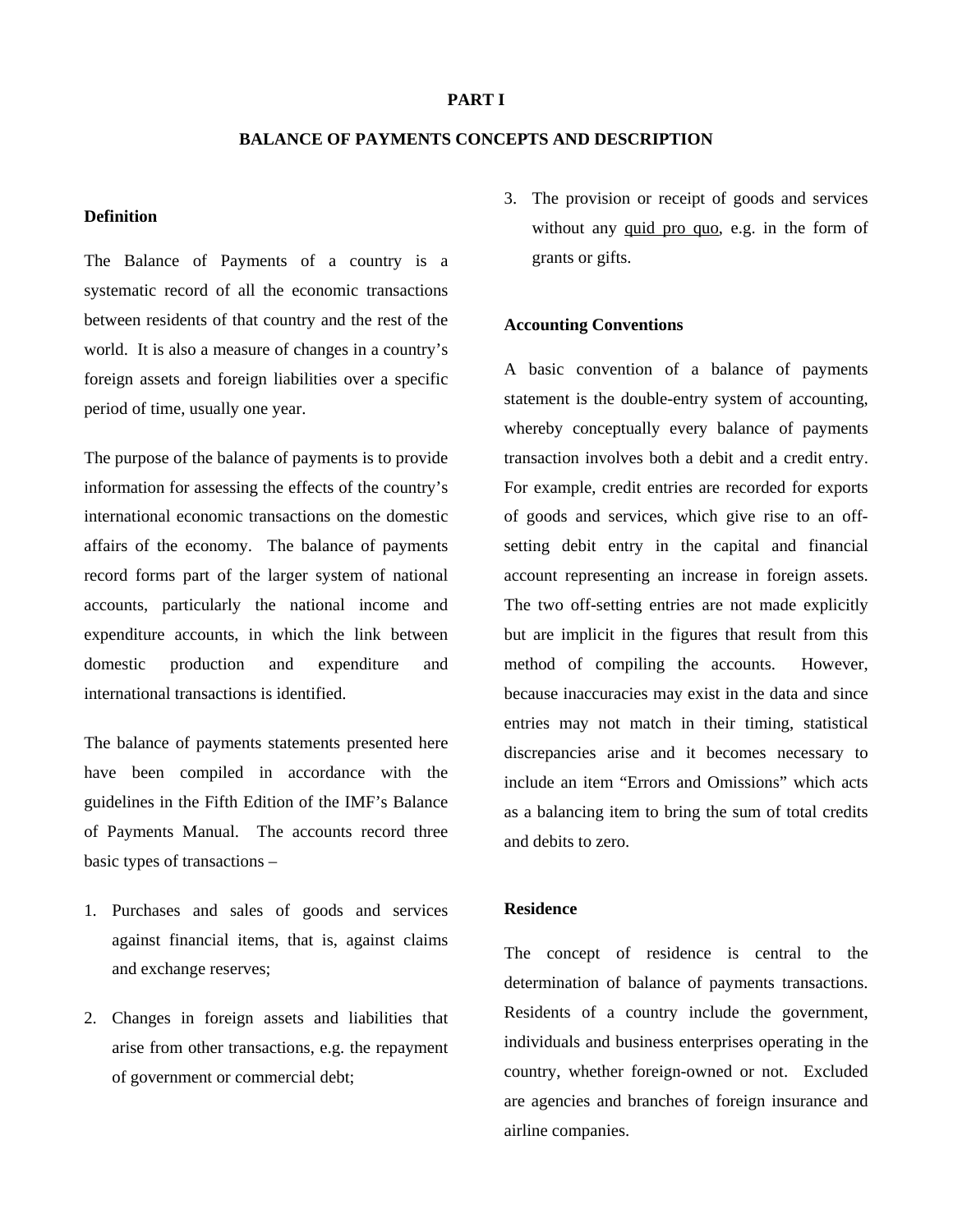Agencies of foreign owned business enterprises are treated as residents of the country in which they operate. However, transactions between residents and the agencies on behalf of the foreign business enterprise, are treated as resident to non-resident transactions and are included in the balance of payments.

Branches of foreign insurance and airline companies operating in the sub-region are treated as agencies. They act as intermediaries between their head offices and residents. As such, their transactions are included in the balance of payments.

As far as individuals are concerned, the concept of residence is based on the principle of 'centre of interest'. If an individual resides for more than a year in a country, that person is considered to be a resident of that country.

Accordingly, three groups of individuals are classified as follows:

- 1. **Visitors (Tourists).** Persons who live in the country for less than one year are treated as nonresidents. A special case is students who go abroad to study or medical patients who travel abroad for treatment. Irrespective of the length of study or treatment they are treated as residents of their country of origin.
- 2. **Seasonal Workers.** Seasonal workers are individuals who reside in a country for a short period of time (less than one year) for employment. For example, Caribbean workers in Canada are considered to be residents of their

country of origin and non-residents in the country where they work.

3. **Foreign Government Representatives**. Representatives of foreign governments and international organisations stationed in a country and official diplomats and military personnel are regarded as non-residents. Therefore, expenditure by such persons in St. Vincent and the Grenadines for example, are included in St. Vincent and the Grenadines balance of payments as a credit entry and expenditure by St. Vincent and the Grenadines diplomats in the countries where they are stationed are included in the balance of payments of St. Vincent and the Grenadines as a debit entry.

## **Main Sections of the Balance of Payments**

The balance of payments statement is divided into the following three main sections:

- 1. The Current Account
- 2. The Capital and Financial Account
- 3. Foreign reserves or Financing

In the current account, transactions are recorded in goods, that is, merchandise and repairs and procurement in port; in services, e.g. foreign travel, insurance services; in income e.g. interest charges; and in current transfer payments, that is transactions related to grants and contributions, gifts and workers' remittances and technical assistance. Net outflows of premiums paid to general insurance companies are also included in current transfers.

The current account reflects the performance of the economy during a given period. In the case of St.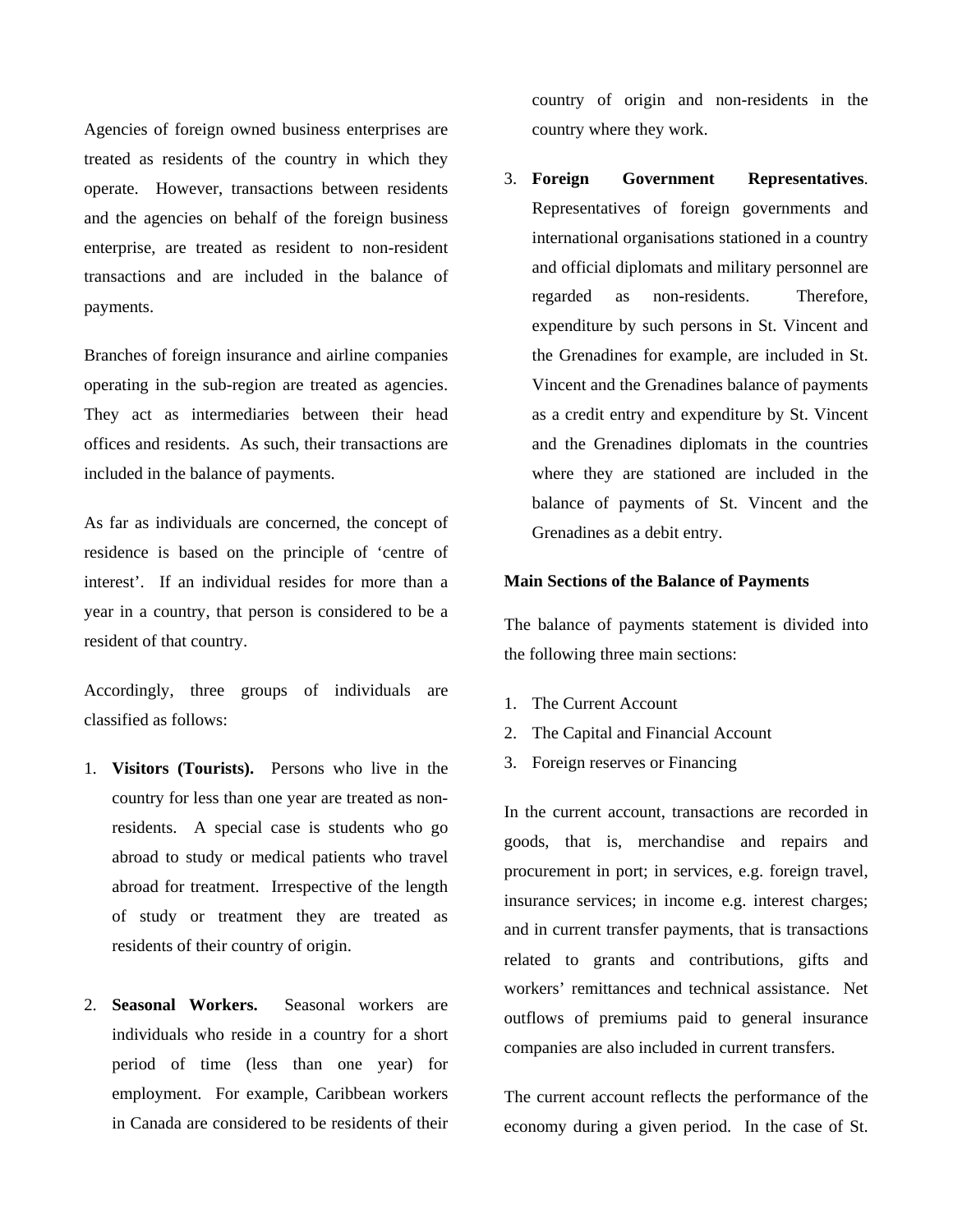Vincent and the Grenadines, it gives an indication, on the receipts or credit side, of the performance of the major export commodities and tourism. On the debit or payments side, it provides insights into the pattern of merchandise imports and the nature of expenditure on service items.

The capital and financial account records claims on the rest of the world (assets) and claims by the rest of the world (liabilities) in respect of the reporting economy, and capital transfers to and from the rest of the world. The capital account comprises capital transfers and acquisition and disposition of nonproduced non-financial assets. The claims and liabilities on the capital and financial account arise from the movement of capital for investment (including direct investment or portfolio investment) and loans. For example, loans received from abroad are recorded as inflows of capital (credits), and loan repayments made to foreigners are recorded as outflows of capital (debits). Three standard categories used in the financial account are direct investment and portfolio investment (both of which tend to be long term), and other investments which include both long-term and short-term investments of the public and private sectors. Net outflows of premiums paid to foreign life insurance companies are debited here.

The foreign reserves indicate the foreign exchange available to the monetary authorities for balance of payments financing. In the ECCU this consists mainly of the Central Bank's foreign asset holdings. The change in net foreign reserves results from the transactions that have been recorded in the current and capital accounts. Indeed, a major goal of analysis of the balance of payments is to understand

the reasons for the movements in the country's foreign reserves, which reflect the performance of the economy in its dealings with the rest of the world. A balance of payments deficit is financed by a draw-down on reserves (recorded with a positive  $sign - a \text{ credit entry} - in \text{ the reserve account}. A$ surplus on the other hand, serves to increase the reserves (recorded with a negative sign – a debit entry – in the reserve account).

# **Sources of Data**

The statistics in this publication are based for the most part on four data sources –

- 1. Surveys of private and public sector establishments conducted by the statistical office and the ECCB;
- 2. Interviews held by statistical officers and ECCB staff with enterprises not covered by the survey;
- 3. Financial statements and other statistical data issued by private and public sector enterprises;
- 4. Financial statements and foreign exchange records reported by the commercial banks to the ECCB;
- 5. ECCB's financial statement.

Balance of payments surveys have been conducted annually in St. Vincent and the Grenadines since 1986. The surveys request information on the respondents' current transactions with the rest of the world regarding service receipts and payments, as well as investment and other capital flows. A major problem has been weak survey response, but there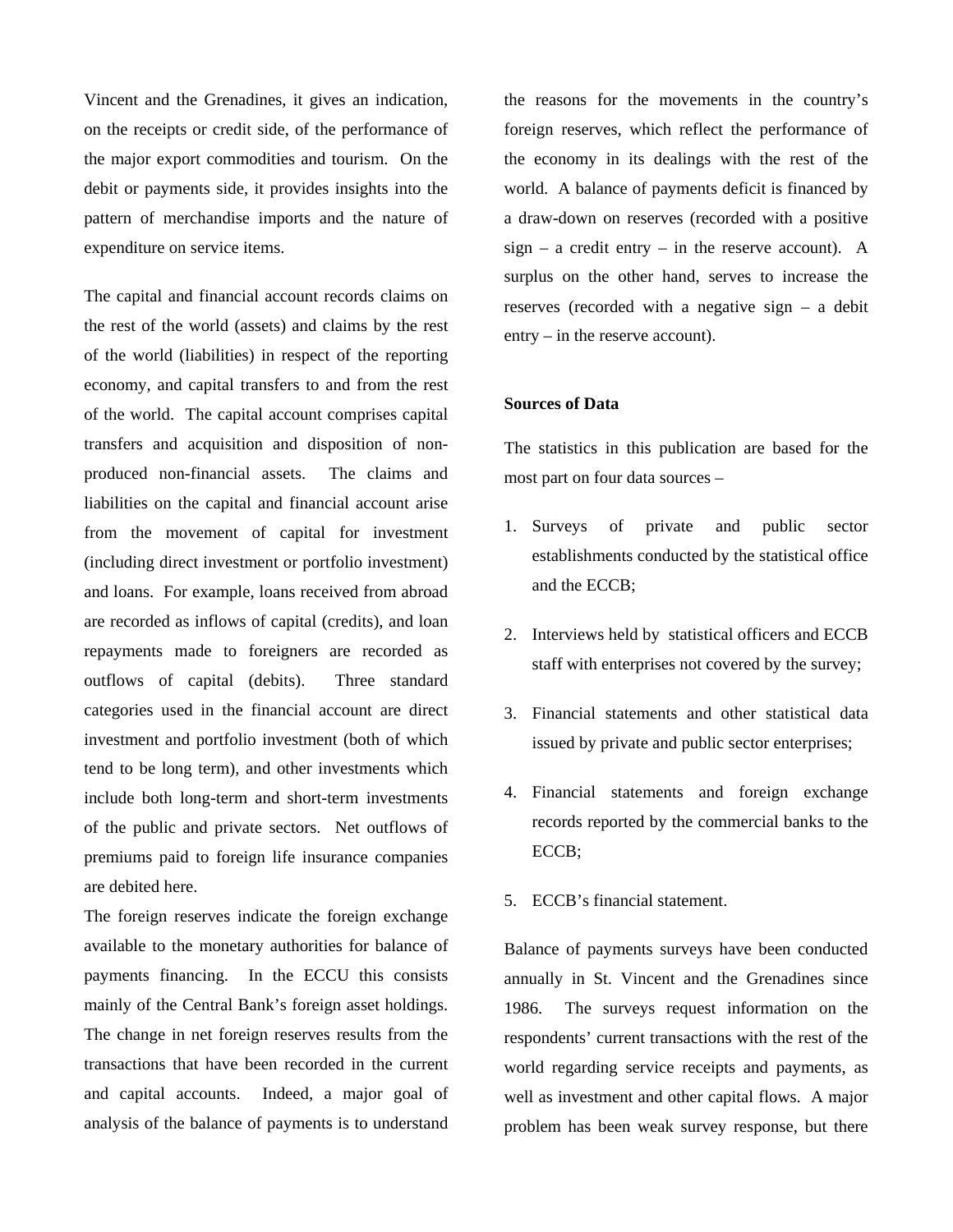has been considerable improvement as a result of ongoing public relations programmes.

While the IMF methodology is used as a guide, some adjustments are necessary to allow for peculiarities of the region. In the main, this refers to regional institutions and enterprises such as airlines, some shipping operations and crop insurance that have been treated as resident to host countries.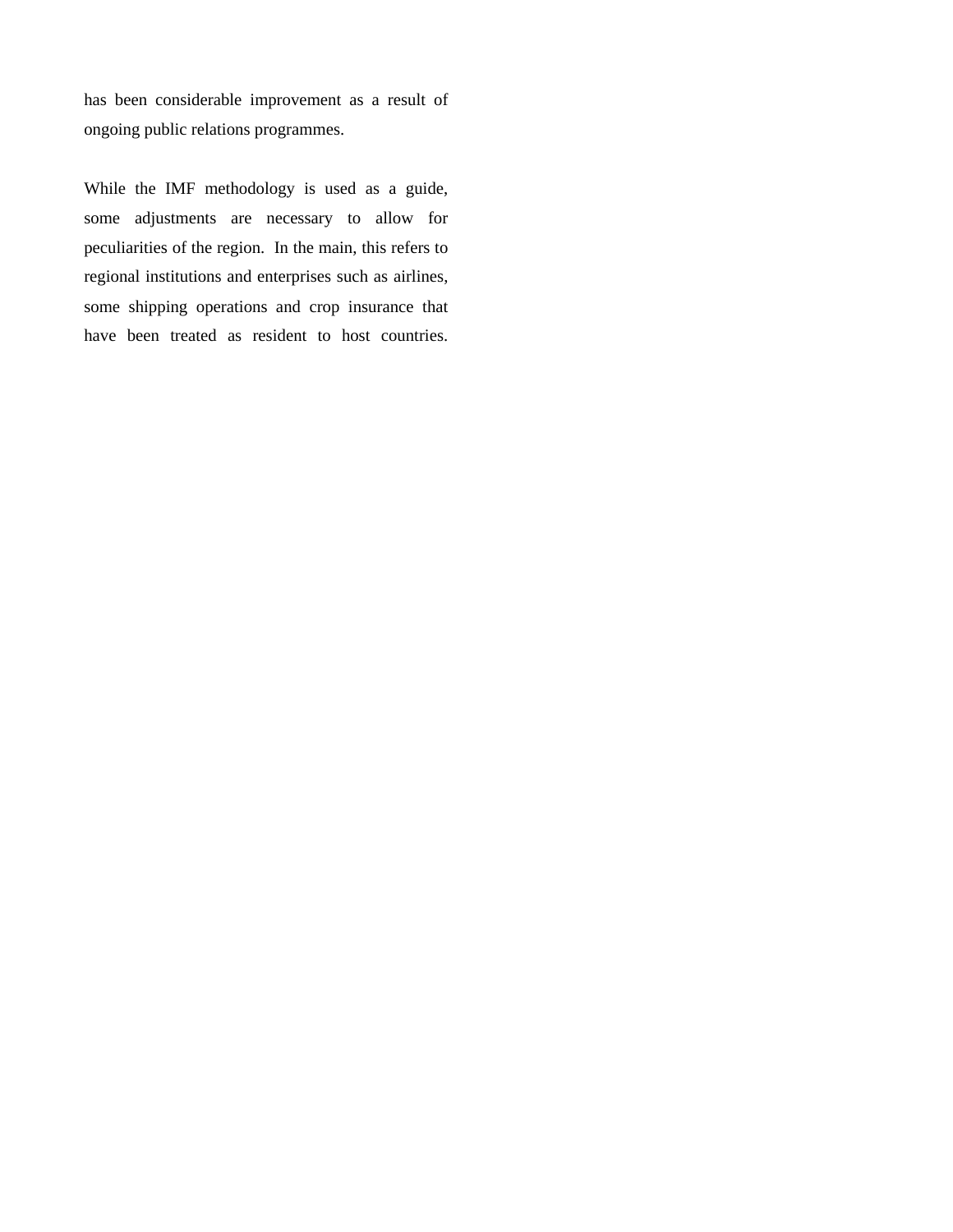## **PART II**

## **NOTES AND DEFINITIONS**

## **CURRENT ACCOUNT**

#### **GOODS**

# **Merchandise**

This account records imports and exports of goods adjusted to conform to balance of payments standards. Imports are recorded in the BOP on a f.o.b. basis, therefore, adjustments are made to c.i.f. imports by deducting 12.0 per cent of the total. This percentage is an estimate of the cost of insurance and freight on cargo and was based on a sample survey of customs data. Primary data on imports and exports are obtained from Customs Departments through the Statistical Office. Further adjustments are made to account for under-coverage arising from instances of smuggling, inadequate reporting by the informal sector, and the omission of duty-free goods in the customs returns.

#### **Repair on Goods**

The credit entry records repairs and maintenance costs incurred on behalf of overseas shippers by domestic shipping agents. Also reflected as a credit entry are payments made locally by oil importing companies on behalf of overseas offices for repairs and maintenance to ships. On the debit side, estimates for expenditures overseas by local carriers are made.

## **Goods proc**

The credit entry records receipts for sale of fuel, water and other supplies and for maintenance services provided to foreign ships and aircraft, while the debit entry covers payments for similar services acquired by domestic aircraft and shipping lines in foreign ports.

## **SERVICES**

# **Transportation**

This item covers all transportation services on the international carriage of passengers and goods separated by the categories of **Sea Transport**, **Air Transport** and **Other Transport**. Each of these categories comprises of the following elements:

## *Passenger Services*

The debit entry covers payments by residents of member countries to foreign carriers for transportation of passengers, and the credit entry covers receipts by domestic carriers for similar services provided by non-residents. Data were obtained from surveys of airline and shipping companies.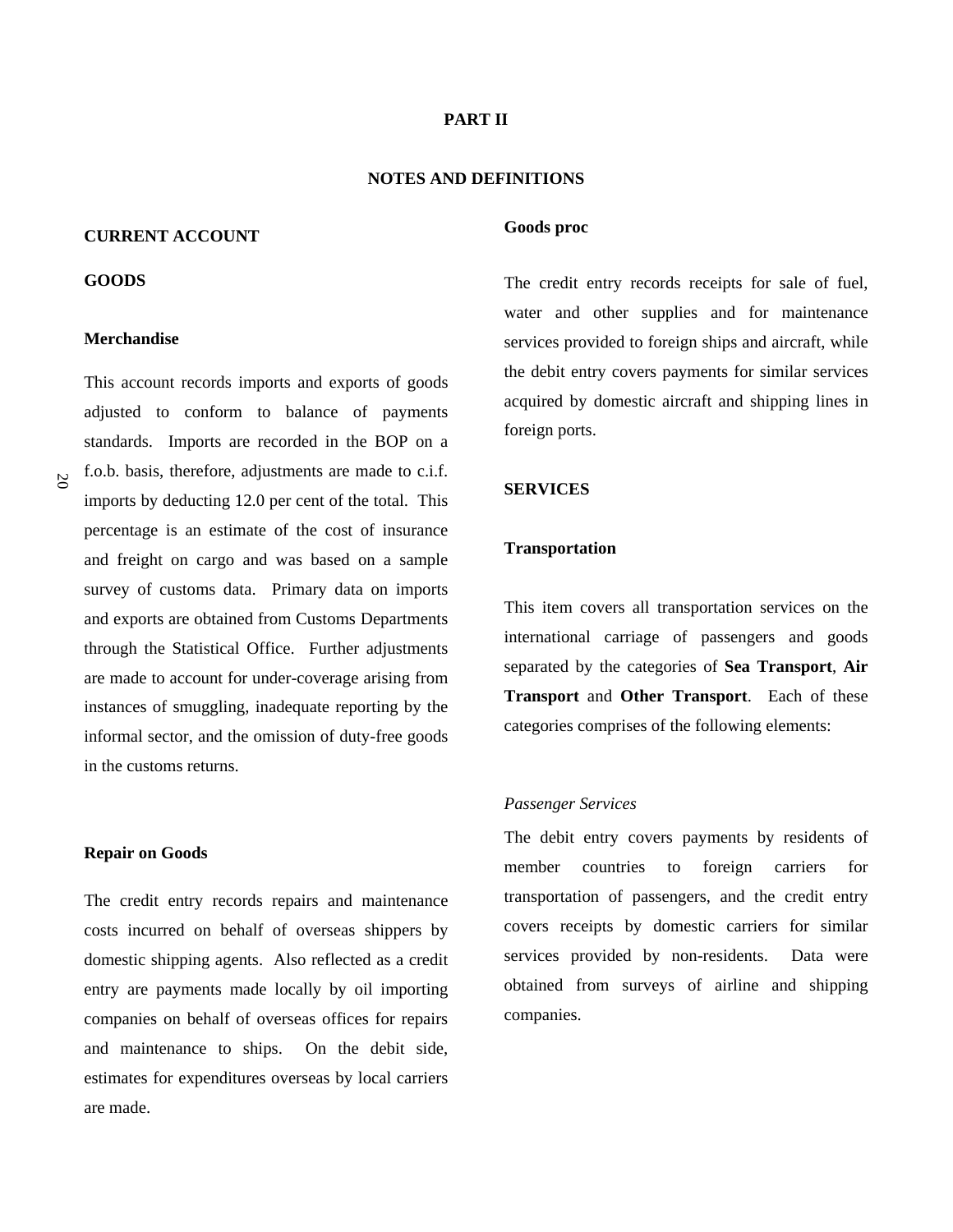## *Freight Charges*

The debit entry records freight paid to overseas shipping companies or their agents (Sea transport) and payments to airline companies or their agents (Air transport) for the carriage of imports. An estimated 10.0 per cent of the c.i.f. value of imports is debited to represent sea freight. This percentage was based on a sample of survey of Customs data. The amount included for air freight was obtained from airline returns. On the credit side, the value of air and sea freight services on outgoing cargo is obtained from surveys of shipping agents.

## *Other Services*

The credit entry records payments such as port dues paid by foreign ships and aircrafts to the seaport and airport for use of port facilities. Payments made by ships are reflected under Sea Transport and those made by aircrafts under Air Transport. Also covered under the credit entry are commissions and agency fees received by agents of foreign airlines and foreign shipping companies. Payments to nonresidents for similar services would be debited.

# **Travel**

On the credit side, this item covers expenditure by tourists and other visitors to each member country. On the debit side, data from the commercial banks on sales of foreign exchange for overseas travel provide the basis for estimating tourist expenditure by residents of member countries travelling overseas. Expenditure overseas by residents on farm labour programmes overseas, are also debited.

## **INSURANCE SERVICES**

#### **Freight Insurance**

The debit entry covers payments for insurance on imports provided by non-resident insurance companies and their agents. This is estimated to represent 2.0 per cent of the c.i.f. value of imports. On the credit side, the value of this service provided to non-residents by resident insurance companies is insignificant.

# **Life Insurance**

The debit entry represents an imputed service charge for life insurance services provided to residents by non-resident insurance companies or their agents. This is estimated to be 5.0 per sent of gross life premiums. On the credit side, premiums of net claims received from non-residents by domestic insurance companies would be entered, but such transactions are negligible.

## **Non-Life Insurance**

The debit entry represents an imputed service charge for general insurance services provided to residents by non-resident insurance companies or their agents. This is estimated to be 5.0 per cent of gross non-life premiums. On the credit side, premiums net of claims received by domestic non-life insurance companies from non-residents are entered here e.g. WINCROP in Dominica.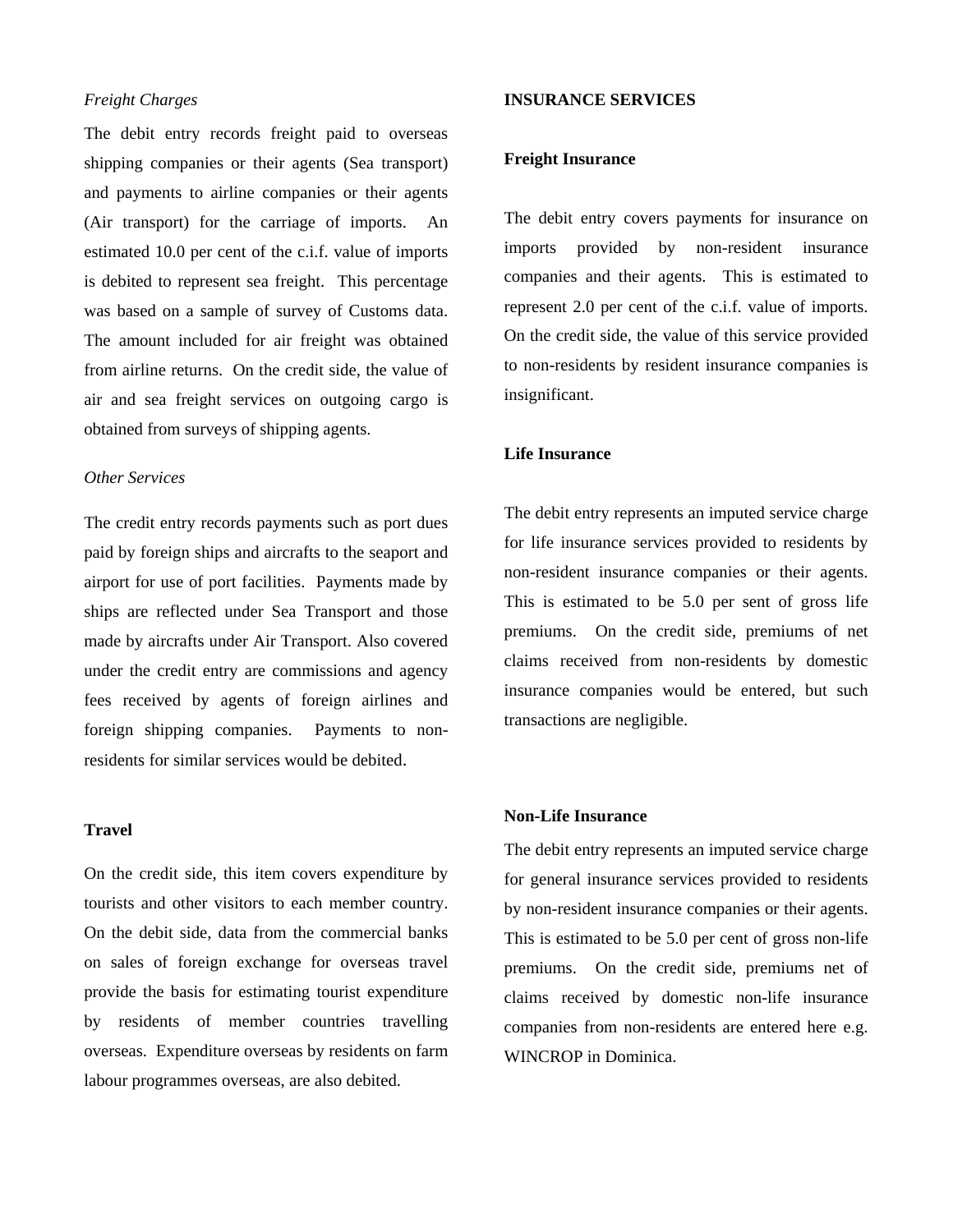# **Re-Insurance**

The entry represents net re-insurance premiums paid by domestic insurance companies.

## **Insurance Agents' Commission**

The credit entry represents commissions received by resident agents of foreign insurance companies. On the debit side, commissions paid by domestic insurance companies to non-resident agents are entered.

## **OTHER BUSINESS SERVICES**

This item is made up of all other transactions in services in the current account. These include payments and receipts for international communication services, for technical and professional services and royalty payments particularly by hotels and manufacturing enterprises operating under license from major international firms. Commissions and management fees paid by hotels, and construction, engineering and architectural services are also debited here. The category Financial services has been included to identify the offshore financial sector. In addition, any other miscellaneous receipts and payments for business and professional services are accounted for here.

## **GOVERNMENT SERVICES**

### **Resident Government**

The debit entry records expenditure by member governments on embassies and other overseas missions. The data are obtained from the governments' estimates of revenue and expenditure. In this total, salaries paid to residents stationed at foreign embassies are adjusted downwards, as only that portion spent in the country where the embassy is located should be recorded. This is based on the assumption that a portion of salaries paid to residents stationed at foreign embassies would be saved at home or used to transact business at home.

The credit entry covers government revenue from economic citizenship programmes and registration fees paid by offshore companies.

# **Foreign Government**

The credit entry covers expenditure by foreign embassies and mission and their personnel based in St. Vincent and the Grenadines, on goods and services acquired in these countries.

# **Other**

The debit entry is the off-setting entry for technical assistance services received from foreign governments and international agencies by the public and private sector, without a quid pro quo.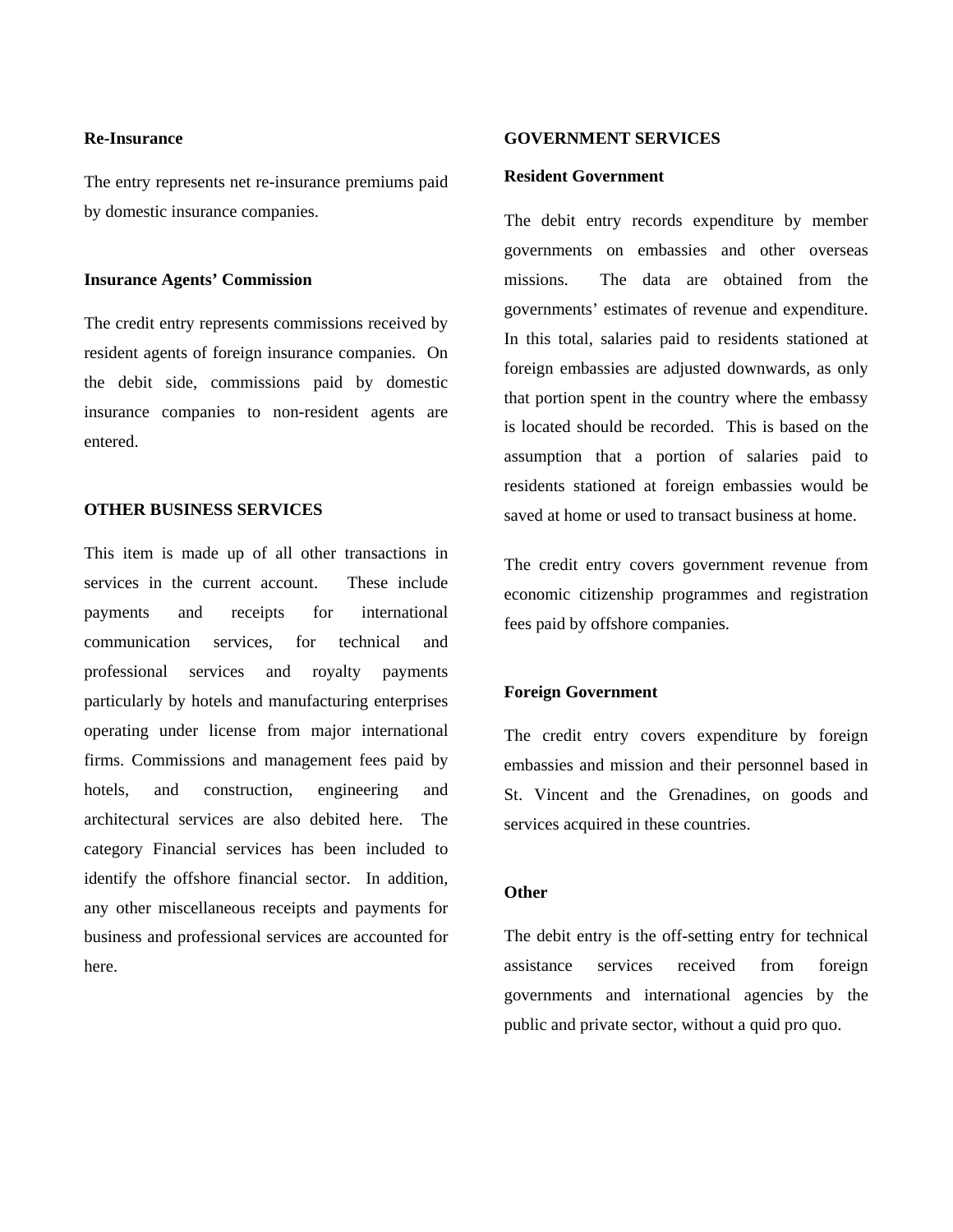# **INCOME**

# **COMPENSATION OF EMPLOYEES**

# **Labour Income**

The credit entry records gross earnings of seasonal workers mainly those on the Canadian Farm Labour Programme. The debit records gross income paid to non-residents.

#### **Investment Income**

The entries on the debit side cover income accruing to non-residents on investments made in St. Vincent and the Grenadines; the credit entries represent income earned by residents on their foreign investments.

# **Direct Investment Income**

This comprises dividends and distributed profits, undistributed corporate profits, and interest.

The debit entry covers dividend and after-tax profits remitted to foreign head offices by branches and subsidiaries operating in St. Vincent and the Grenadines. The credit entry represents similar payments by branches and subsidiaries in foreign countries to head offices based in St. Vincent and the Grenadines.

Reinvested earnings refer to that part of after-tax corporate earnings not remitted to the investors. It is shown as a debit entry in the current account and is off-set by a credit entry in the capital account, representing an increase in foreign liabilities through reinvestment of earnings by foreign direct

investment enterprises. Interest paid by direct investment enterprises on foreign loans is recorded as a debit entry, while interest earned on overseas investments by direct investors resident in St. Vincent and the Grenadines is recorded as a credit entry.

## **Portfolio Investment**

ECCB Investment Income is a credit entry that records each country's share of interest earnings of the Central Bank's foreign investments. Other Portfolio Investment reflects investment income (subdivided into equity, bonds and notes) by institutional sectors, namely government, banks and other sectors. The credit entry records income earned from interest on overseas investments and the debit entry covers interest paid on foreign liabilities of commercial banks and statutory bodies.

# **Other Investment**

A credit entry includes interest repayments on student loans by former recipients who now reside overseas and interest on funds held at Crown Agents. It also covers bonuses and dividends paid to residents of member countries by foreign insurance companies. The debit entry consists of interest paid by the public sector on external loans, as well as payments of bonuses and dividends to non-residents by domestic insurance companies, and payments of interest by other companies on loans received from non-residents.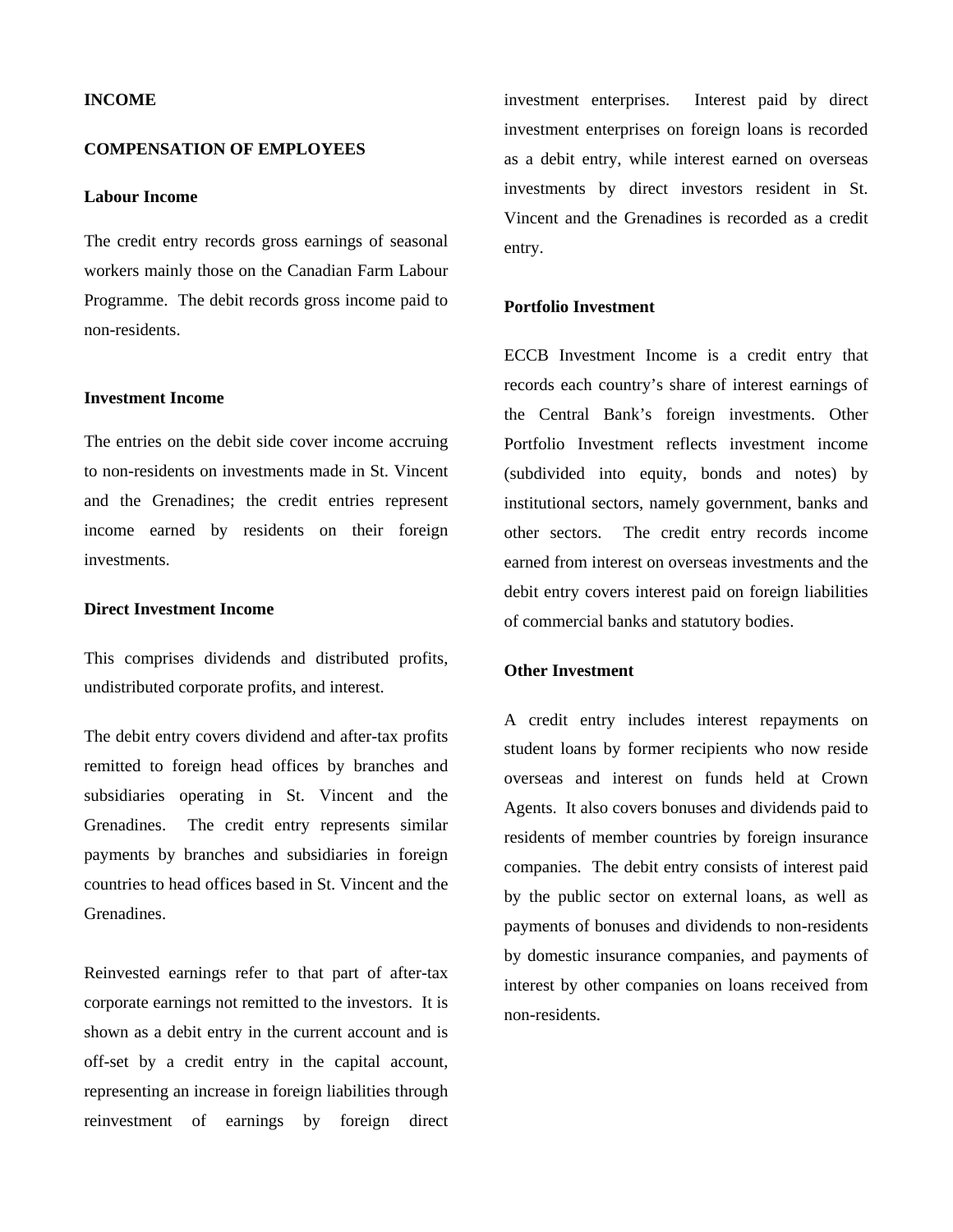## **CURRENT TRANSFERS**

# **General Government**

The credit entry covers technical assistance given by foreign governments and agencies to the public sector in St. Vincent and the Grenadines, taxes paid by foreign insurance companies and other foreign owned companies. On the debit side, payments of contributions to regional and international organisations and taxes and pensions paid by the public sector in St. Vincent and the Grenadines to non-residents are included.

## **Other Sectors**

The credit entry includes receipts of gifts in cash and kind and other remittances from overseas such as maintenance of children and other dependents and support for non-government organisations (NGO's). Net claim receipts by residents from foreign insurance companies on their agents (following disasters) are also included. The debit entry covers remittances by residents of St. Vincent and the Grenadines to dependents abroad, and outflows of net premiums paid by residents to foreign insurance companies.

## **B. CAPITAL AND FINANCIAL ACCOUNT**

## **CAPITAL ACCOUNT**

The capital account records capital transfers and transactions related to the acquisition and disposition of non-produced non-financial assets.

## **Capital Transfers**

The credit entry covers grants in cash and kind (excluding technical assistance) received by the public and private sectors from foreign governments and agencies. Also included is an estimate of the value of the personal effects and other assets of immigrants are included.

# **Acquisition and Disposition of Non-Produced, Non-Financial Assets**

The debit entry covers purchase of property overseas for setting up of embassies and payments by residents for obtaining franchises from nonresidents. The credit entry should capture receipts from franchises granted to non-residents, and sale of land to foreign governments for setting up embassies.

# **FINANCIAL ACCOUNT**

# **Direct Investment**

#### *Abroad (outward)*

In this section, the credit entry records disinvestment abroad while the credit entry records new investment abroad.

#### *In Reporting Economy (inward)*

The direct investor provides a substantial part of the equity capital and effectively controls the management of an enterprise located in another country. The credit entry includes inflows of foreign equity capital, reinvested earnings, land sales to non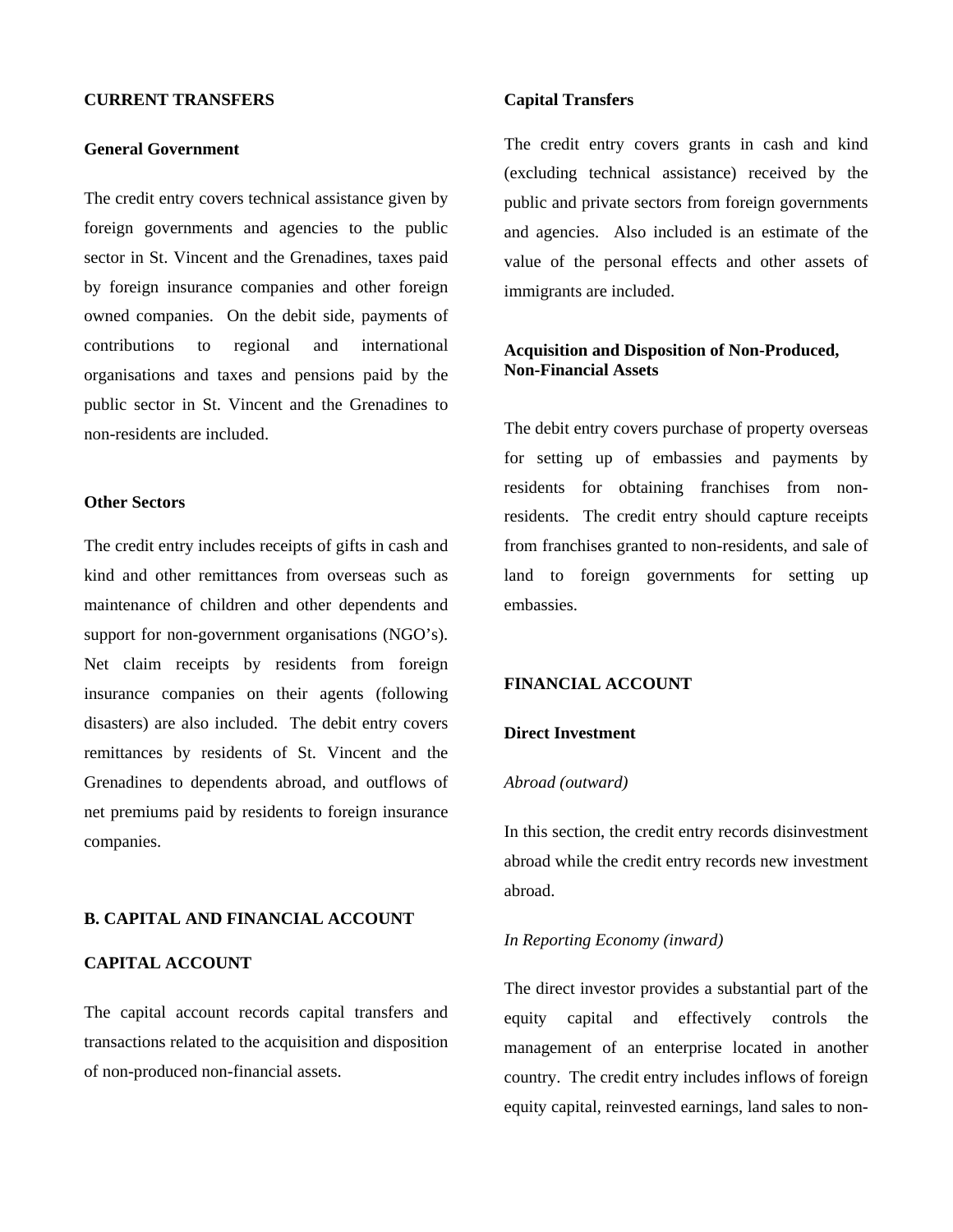residents and loans provided by foreign owners to the direct investment enterprise located in the respective member countries.

# **Portfolio Investment**

Portfolio Investment is categorised by assets and liabilities, by type of security and by institutional sector – government, banks, other private sector.

Debit entries represent increases in foreign securities, such as debenture stock or bonds, held by residents, and decreases in similar investments by non-residents in the ECCU. Credit entries record increases in securities of resident enterprises and of the official sector held by non-residents and decreases in similar foreign investments held by residents.

## **Other Investments**

Three categories of capital flows are captured here:-

- 1. Government loans the credit entry covers disbursements of foreign loans to the public sector, and on the debit side, amortisation of public sector external debt is recorded;
- 2. Changes in the net foreign assets of the commercial banks and;
- 3. Other capital flows of the private and public sector

The latter category represents changes in long-term and short-term investments of foreign insurance companies in the St. Vincent and the Grenadines broken down into the categories of Other Assets and Other Liabilities.

#### *Other Assets*

Included under the credit entry of Other Assets are such items like principal repayments from overseas by former students, reduction in outstanding loans to non-residents and decreases in foreign currency and overseas bank deposits of domestic insurance companies. A debit entry would include increases in foreign currency and overseas bank deposits of domestic insurance companies and increases in outstanding loans to non-residents. Also included on the debit side are net premiums paid by residents to foreign life insurance companies or their agents (that is, premiums net of service charge and claims).

## *Other Liabilities*

The credit entry records increases in mortgages to households and increases in loans to policy holders by insurance agencies, and also increases in interest and principal arrears on central government and government guaranteed loans. The debit entry covers decreases in mortgages to households and decreases in loans to policyholders by insurance agencies, and also decreases in interest and principal arrears on central government and government guaranteed loans.

## **Financing/International Reserves**

International Reserves or Financing items are foreign assets available to the monetary authorities for regulating balance of payments imbalances. The